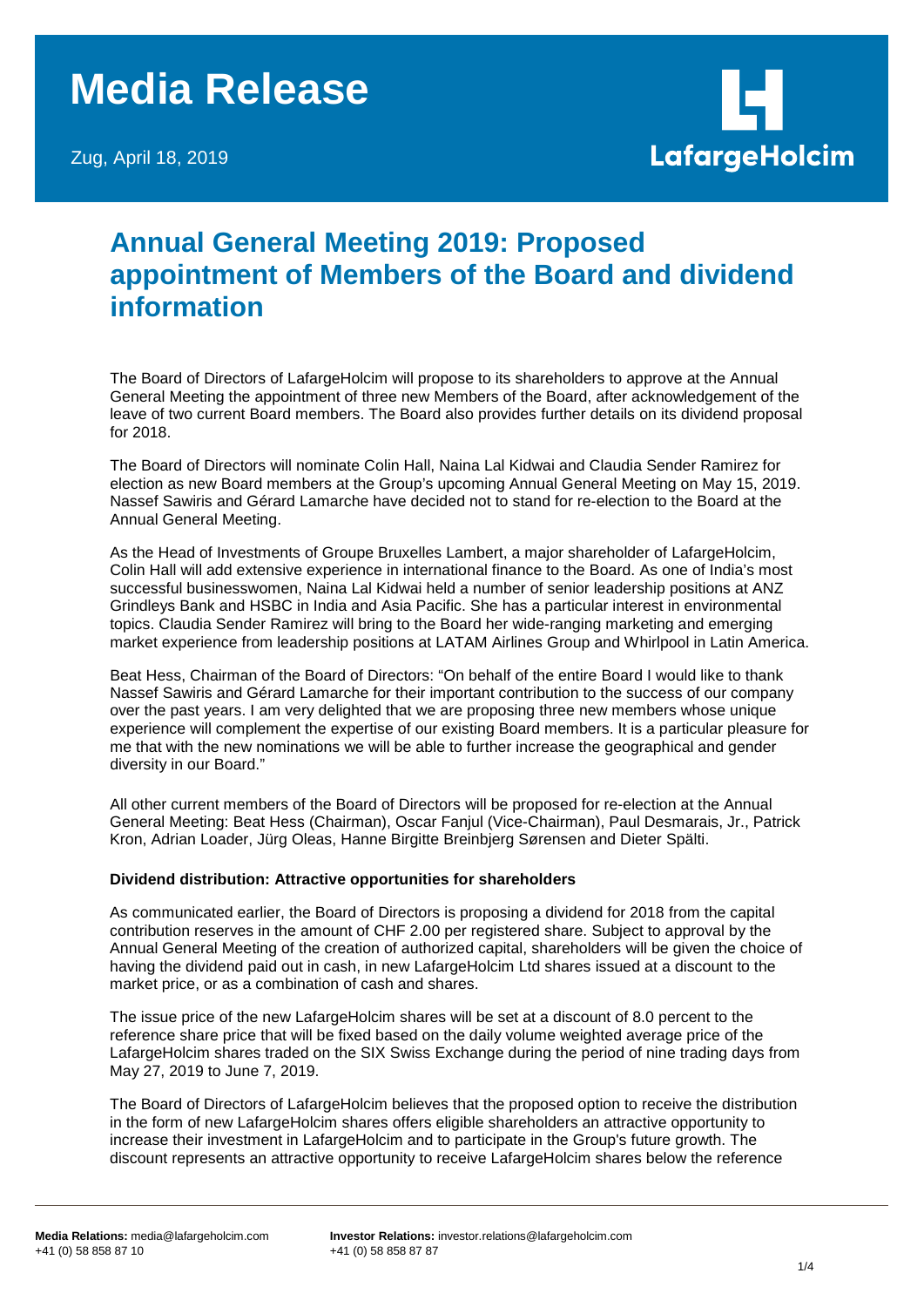

share price, without trading costs which might be incurred if cash received under the distribution was used to buy LafargeHolcim shares.

**All materials that are part of the invitation to the Annual General Meeting including detailed information on the dividend distribution can be accessed at [www.lafargeholcim.com/agm](http://www.lafargeholcim.com/agm)**

*Shareholders should note that due to certain legal restrictions shareholders in certain jurisdictions may not be entitled to make an election to receive shares.*

#### **Biographies of newly proposed members of the Board:**

#### **Colin Hall**



Colin Hall, US American national, born in 1970, holds an MBA from the Stanford University Graduate School of Business, Stanford, USA.

Colin Hall is the Head of Investments of Groupe Bruxelles Lambert, Brussels, Belgium (GBL). He is also the CEO of Sienna Capital, a wholly-owned subsidiary of GBL.

He began his career in 1995 in the merchant banking group of Morgan Stanley, New York, USA. In 1997, he joined Rhône Group, a private equity firm, where he held various management positions for 10 years in New York, USA and London, UK. In 2009, he was the co-founder of a hedge fund, sponsored by Tiger Management (New York, USA), where he worked until

2011. In 2012 he joined Sienna Capital S.à.r.l., as CEO. In 2016, he was also appointed to the role of Head of Investments at GBL.

His other mandates include Membership of the Board of Directors of Imerys S.A., Paris, France, Umicore, Brussels, Belgium, GEA Group Aktiengesellschaft, Düsseldorf, Germany, and Parques Reunidos, Madrid, Spain.

#### **Naina Lal Kidwai**



Naina Lal Kidwai, Indian national, born in 1957, holds an MBA from the Harvard Business School, Boston, USA. She has made regular appearances on listings by Fortune and others of international women in business and is the recipient of awards and honors in India including the Padma Shri for her contribution to Trade and Industry, from the Government of India.

Naina Lal Kidwai started her career in 1982 and until 1994 was at ANZ Grindleys Bank Plc. From 1994 to 2002, she was Vice Chairman and Head of Investment Banking at Morgan Stanley India before moving to HSBC, where she was Chairperson of the HSBC Group of Companies in India and

on the Board of HSBC Asia Pacific, until her retirement in December 2015. She was President of the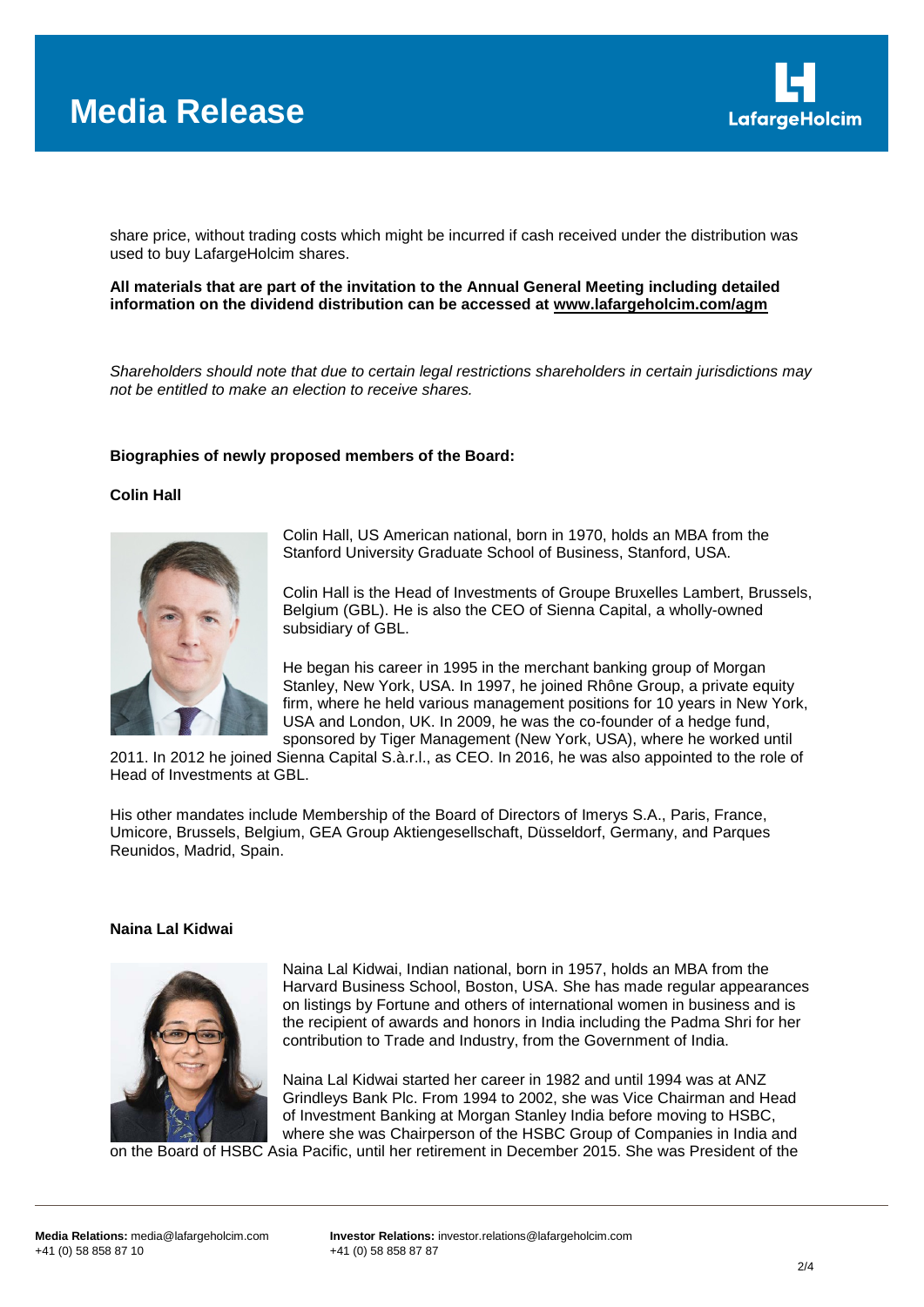

Federation of Indian Chambers of Commerce & Industry (FICCI). She also served for 12 years till 2018 as Non-Executive Director of Nestlé S.A., Vevey, Switzerland.

She is Non-Executive Chairperson of Altico Capital India Ltd, Chairperson of Advent Private Equity India where she is an advisor, and is Non-Executive Director of the unlisted company Nayara Energy Ltd. She is a Non-Executive Director on the Boards of the following Indian listed companies: Max Financial Services, CIPLA, as well as Larsen & Toubro.

Her interests in water and the environment are reflected in her engagements with The Shakti Sustainable Energy Foundation, Global Commission on Economy & Climate, and Chair of the FICCI Sustainability, Energy and Water Council as well as Chair of the India Sanitation Coalition. She has authored 3 books including the bestsellers "30 women in Power: Their Voices, Their Stories" and "Survive Or Sink: An Action Agenda for Sanitation, Water, Pollution, and Green Finance".

# **Claudia Sender Ramirez**



Claudia Sender Ramirez, Brazilian national, born in 1974, holds a BS in Chemical Engineering from the Polytechnic School, University of Sao Paulo, Brazil and an MBA from the Harvard Business School, Boston, USA.

Claudia Sender Ramirez is Senior Vice President for Clients at LATAM Airlines Group. Before that, she was CEO for LATAM Airlines Brazil since 2013. She joined TAM Airlines in 2011 as Commercial and Marketing Vice President and in 2012, once the association between

LAN and TAM happened, she became responsible for the Brazil Domestic Business Unit.

Claudia Sender Ramirez has also worked for 7 years in the Consumer Goods industry, focusing on Marketing and Strategic Planning. Prior to joining LATAM, she was Marketing Vice President at Whirlpool Latin America, where she worked for seven years. She has also worked as a consultant at Bain&Company, in projects ranging from telecommunications to airlines.

Her other mandates include that she serves as Vice Chairperson of the Board at Multiplus S.A., São Paulo, Brazil.